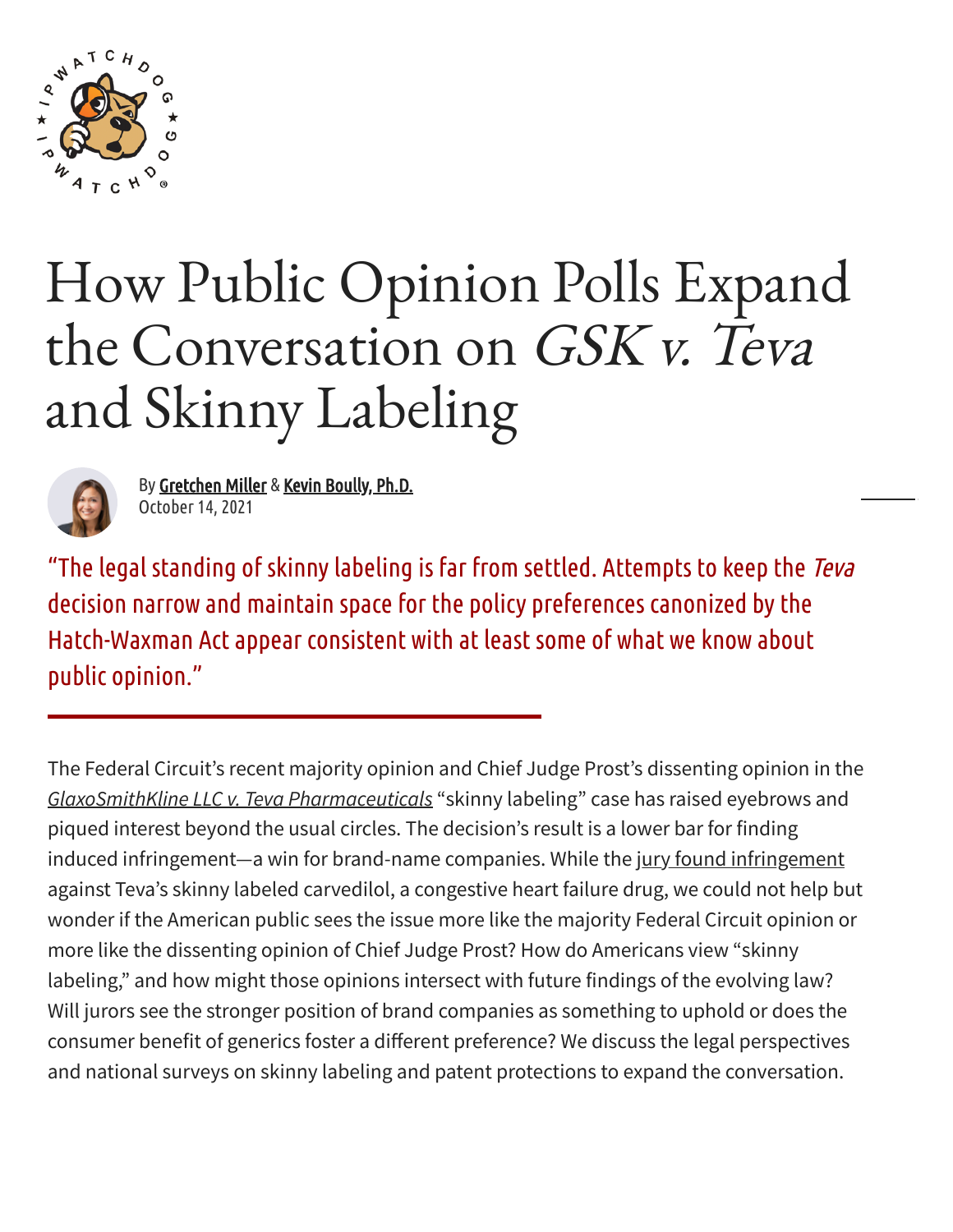

# **A Narrow Opinion with Broad Implications**

About 55% of Americans take prescription medication, and consumers choose between namebrand and generic options. Persuasion Strategies' 2020 National Juror Survey shows about 43% of Americans prefer generic drugs over name-brands. The Drug Price Competition and Patent Term Restoration (Hatch-Waxman) Act was intended to promote affordable drug options by allowing generic drug companies to seek Food and Drug Administration (FDA) approval before the brand-name drug patents expire. The law is straightforward. If a brand drug company has a patent on one of a drug's uses, it tells the FDA which use is patented and the exact label language that is covered by its patents. This gives the brand company legal monopoly on that use. The FDA permits a generic version of that drug if the manufacturer "carves out" such use from its drug label – in other words, the language that the brand drug company identified. The practice is known as "skinny labeling."

In *GSK v. Teva*, the drug at issue was used to treat congestive heart failure (CHF) and left ventricular dysfunction (LVD). GSK's patent covered CHF. Teva's label and product insert did not include CHF but cited the same clinical studies and related information that GSK used for its drug. The Federal Circuit's majority sided with a patent-owning GSK, and the dissent sided with the generic Teva. The divided court is a case study of the divided public.

Skinny labeling is such a critical part of public policy that counsel for GSK was careful not to attack it, and the Federal Circuit went through great lengths to clarify that this "narrow, casespecific review of substantial evidence does not upset the careful balance struck by the Hatch-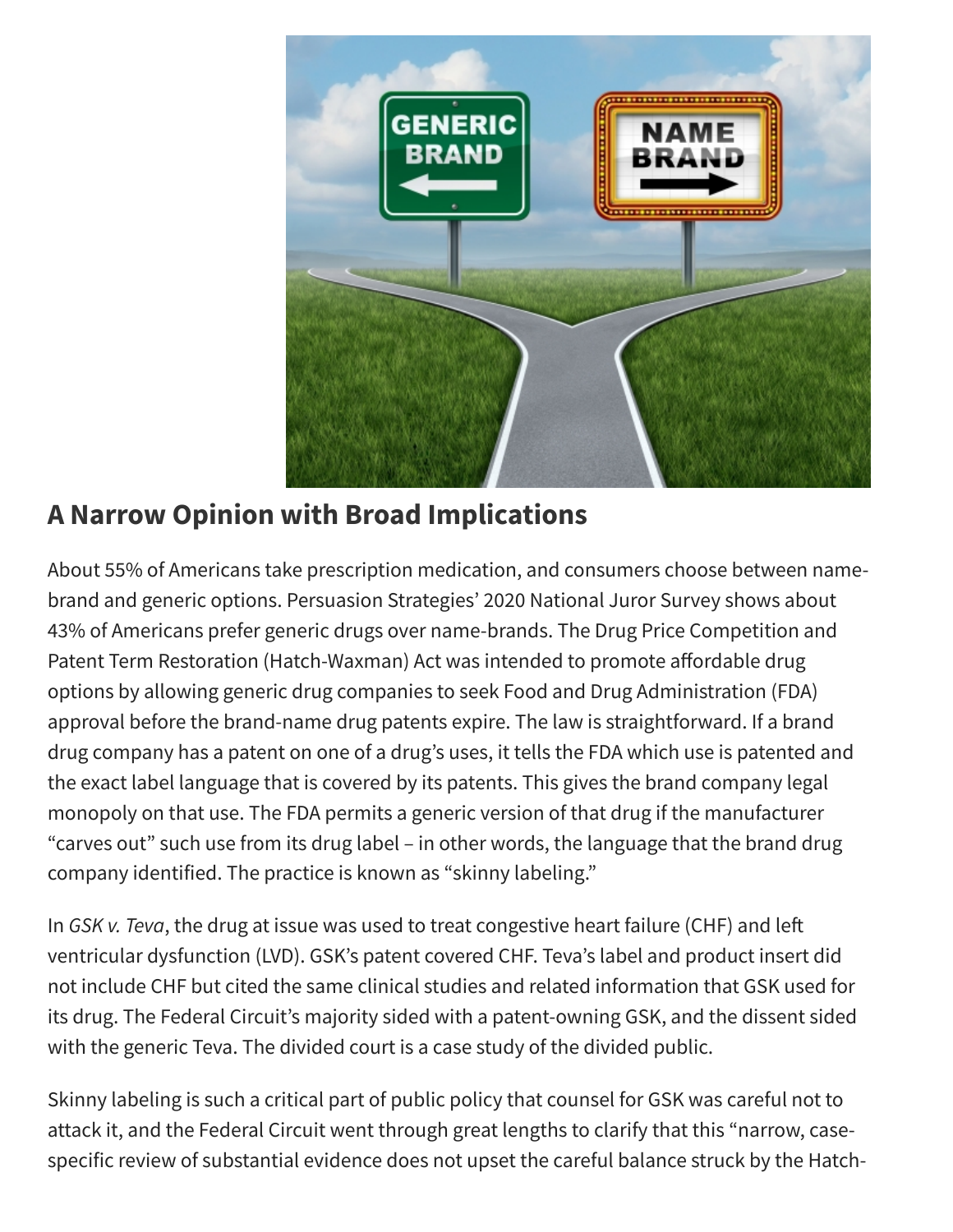Waxman Act regarding section viii carve-outs." Op. at 10-11. During oral argument, GSK counsel argued that this was "not a true skinny label case" but rather a "partial label" because "every limitation of the asserted claims can be found in the indication that Teva left on its label at all times." (Juanita Brooks, Feb. 2021 oral argument). Yet, holding a generic liable for using a skinny label prompted broad criticism. In a sharp dissent, Chief Judge Prost wrote, "far from being a disagreement among reasonable minds about the individual facts, this case signals that our law on this issue has gone awry."

This case is part of a broader, evolving issue and two things are clear: (1) induced infringement will be easier to find and (2) a "subset label" may start to determine whether the patent holder will prevail.

## **Induced Infringement Is Easier to Find**

In pharmaceutical cases, the act of direct infringement (treating a condition, administering a drug) is usually performed by the patient or health care provider. Accordingly, the question is often whether a drug manufacturer is liable for inducing infringement. To prove induced infringement a patent owner must show the accused infringer actively encouraged infringement, knowing that the acts they induced constituted patent infringement, and their encouraging acts actually resulted in direct patent infringement. Courts ask whether a defendant's instructions teach an infringing use "such that we are willing to infer from those instructions an affirmative intent to infringe." *AstraZeneca v. Apotex*, 633 F.3d 1042, 1060 (Fed. Cir. 2010). Courts also ask whether there is an "**inevitable progression**" to practice the claimed method. *Grunenthal Gmbh v. Alkem Labs*., 919 F.3d 1333 (Fed. Cir. 2019). The first test focuses on the actions of the accused infringer, while the second focuses on a comparison of the claims to the drug label.

In this case, some (including Judge Prost) contend that the evidence of inducement—i.e., that Teva had culpable intent to encourage infringement **and** that its skinny label or press releases caused doctors' prescribing practices—was "thin to nonexistent." Dissent Op. at 2. But a jury found Teva liable all the same. The Federal Circuit's majority ultimately agreed with the jury.

The court reasoned that GSK "presented extensive expert testimony along with Teva's marketing efforts, catalogs, press releases, and testimony from Teva's own witnesses, showing that Teva encouraged carvedilol sales *for* CHF (the patented use) despite its attempted carveout. This is evidence supporting the jury's finding that Teva induced infringement." Op. at 27. Accordingly, the majority held that a jury could infer an affirmative intent to infringe.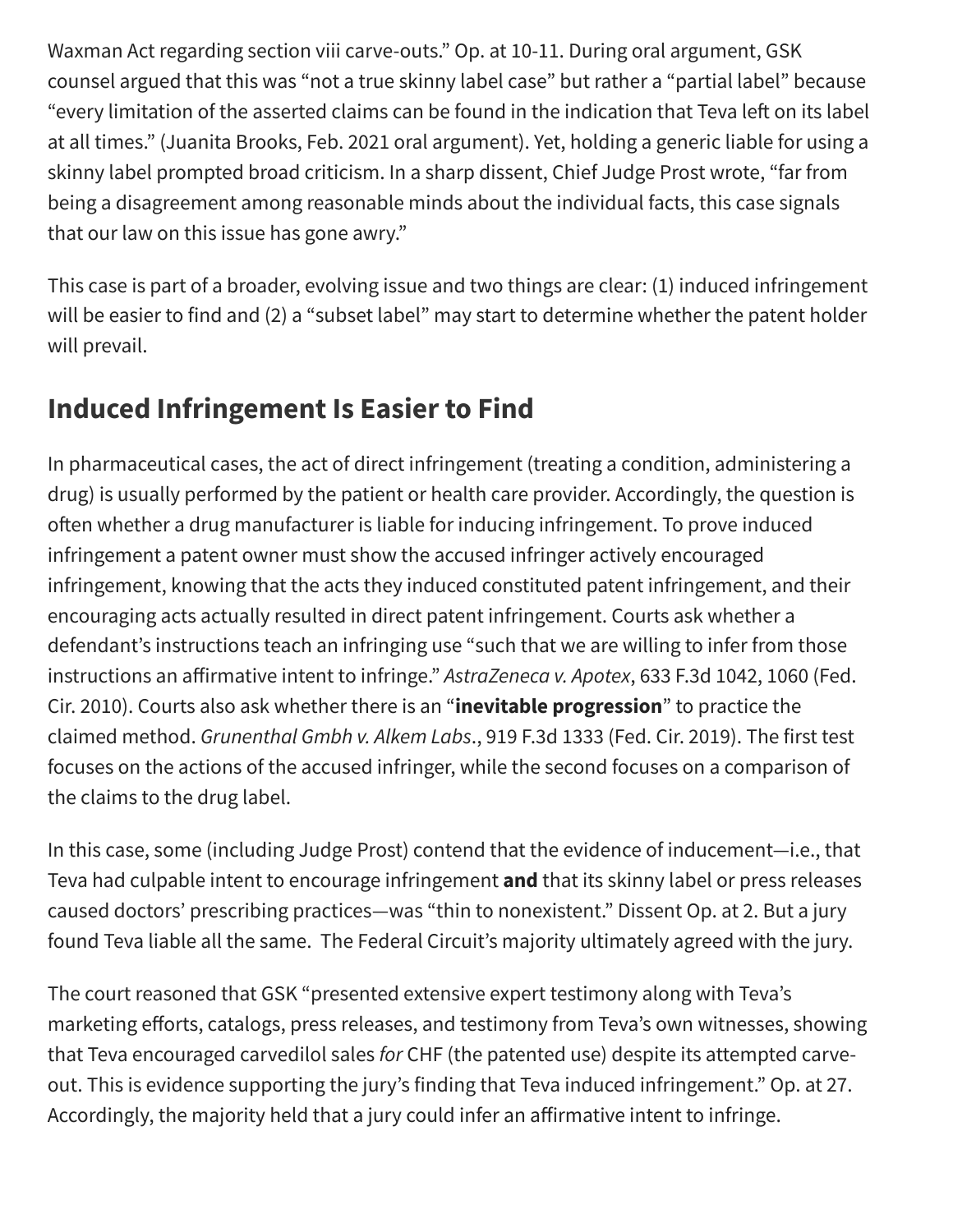The dissent saw the case differently. Judge Prost reasoned that Teva, by carving out "everything that GSK said would infringe," was "trying to avoid having its label encourage infringement." She reasoned that one cannot infer that doctors, as a class, rely on a skinny label particularly when every expert cardiologist at trial said they "didn't even read the label to make prescribing decisions." Dissent at 3. What Judge Prost found most troubling was that it seemed that a generic could be found liable simply by describing its product as "equivalent"—in a system that *requires* generic drugs to be equivalent, and in which everyone *understands* that generic drugs are equivalent." Id. If this is so, then in Judge Prost's view "a plaintiff now has to show very little for a jury to speculate as to the rest." Dissent at 3. Can we reconcile Judge Prost's rationale with that of the majority?

Two of the most important filters for jury decision making in patent cases are relevant to the induced infringement question. Persuasion Strategies' 2020 National Juror Survey shows 65% of jury-eligible Americans say getting a patent for an invention is "difficult" and more than 82% rate the USPTO "favorably"—more than any other agency tested. These proportions have been consistent for the last decade. The perceived high-value of a patent, and the strong presumption of validity are strong levers for jurors evaluating the bigger question of whether to support the patent owner even when an alleged infringer is not directly infringing.

The second key filter, jurors' self-interest in consumer benefit, is a key influence when jurors consider induced infringement claims. Around 70% of Americans say the patent process *helps* competition in the marketplace. Jurors question whether the allegedly inducing behavior is ultimately an unfair violation of jurors' faith in aggressive competition or whether it reasonably expands consumer benefits in a way that jurors would not want to curtail. A 2021 survey conducted by Persuasion Strategies shows 67% of Americans who believe doctors should prescribe drugs if they're proven to work *support* skinny labeling, while just 39% who say doctors should only prescribe medications "according to the label" feel the same. Jurors use their common sense to reach a decision that feels to right the balance between fair competition and consumer benefits.

#### **Broad Claim, Subset Label**

The key test seems to be whether there is a *broad* claim and a "subset" label. If the accused use is a *subset of* a broader claim – the patent holder will likely win. This is because the subset is almost automatically an "**inevitable progression**" to practice the claimed method (the *Grunenthal* test). In *GSK v. Teva*, the claims were directed to "decreasing mortality caused by congestive heart failure (CHF)." But the accused label was directed to left ventricular dysfunction (LVD) – a *subset* of CHF. The patent holder won. Because the accused label was a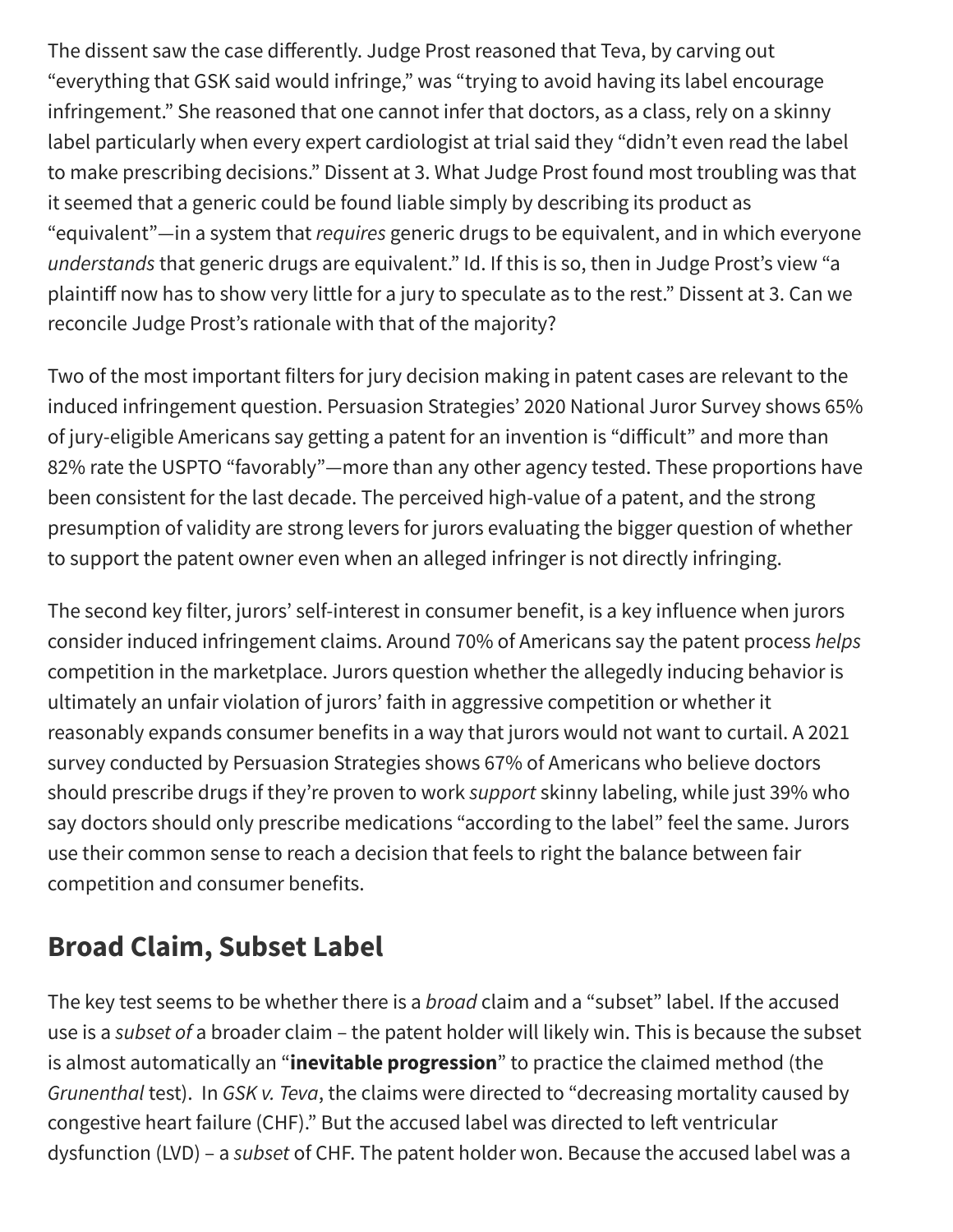"subset" of the claims, "the patented use was on the generic label at all relevant times and that, therefore, Teva failed to carve out all patented indications." Op. at 10.

Similarly, if a hypothetical claim were directed to "treating eye disease" and an accused label is directed to "treating glaucoma" - a subset of eye disease, it is inevitable that treating glaucoma would also be treating eye disease. The patent holder would be expected to win.

The subset argument is interesting because jurors tend to favor decisions that follow the logic of precedent. If a brand company had the right to a broader category of protection and the medication at issue is a subset, there is an unfairness to treating the subset differently and a fairness to the expectation that it should be treated the same way – an expectation competitors and the brand company's themselves ought to be able to rely upon when making decisions that affect consumers. This may have been part of the original jury's thinking in the infringement finding. This logic, however, is highly dependent on the individual's perception of how the competitive behavior affects consumers and the options they have to access the medical products they need. Again, if the broader claim protection unfairly limits consumer options by barring competition, many Americans are motivated to nullify that protection and increase access by perceiving the subset as independent.

# **Public Perception of Skinny Labeling**

The opinion is a victory for branded companies. Is it a victory for patients, too? Maybe.

If it leads to more specific patents, it leads to what the public would view as fairer and more appropriately enforced patents. This should lead to consumer benefits, something the public can and likely will support. But how does this jibe with trust in the patent system?

To learn what the public thinks of skinny labeling, Persuasion Strategies conducted its 2021 "Skinny Labeling" survey experiment with jury-eligible Americans (see chart below). About 60% support the idea of a generic company choosing *not* to label a medication for a use patented by a name-brand competitor. At this level, jurors are likely more concerned about having affordable options and ensuring access to medications than their preference for brand name products. We also examined support if the generic company is skinny labeling to intentionally "avoid legal problems." Given that assumption, support drops to 47%. If the generic company knows the consumers will use the medication for off-label purposes, support drops to 45%. People care about intent, fairness, and transparency and these issues all emerge with skinny labeling and the *Teva* opinion.